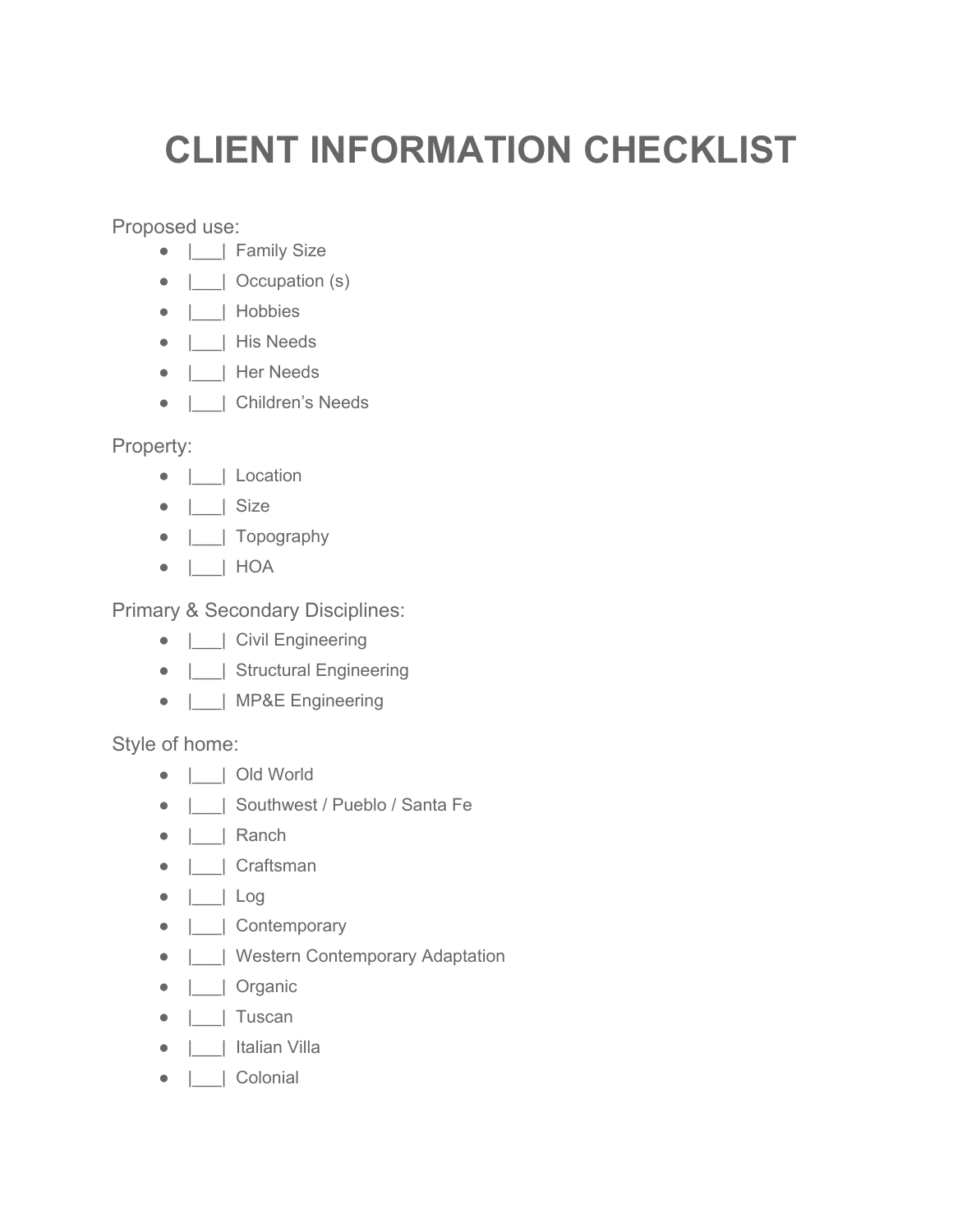- |\_\_\_| Arizona
- |\_\_\_| Symmetrical
- | | Non-symmetrical
- |\_\_\_| Radius

Square footage livable:

- |\_\_\_| Main living
- | | Guest living (attached)
- | | Guest living (detached)
- |\_\_\_| Accessory

Square footage non-livable (attached):

- $\bullet$   $\Box$  Garage (s)
- |\_\_\_| Workshop
- |\_\_\_| RV storage

Type of construction:

- |\_\_\_| Wood Frame
- |\_\_\_| CMU
- |\_\_\_| Adobe
- |\_\_\_| Post & Beam

Levels (main living):

- |\_\_\_| Single Level
- |\_\_\_| Multiple Levels
- $\bullet$   $\Box$  1 Story
- $\bullet$  | | 2 Story
- $\bullet$  | | 3 Story
- | Split-Level
- $\bullet$  | | Tri-Level
- |\_\_\_| Basement
- $\bullet$  | | View Deck (s)

Bedrooms (main living):

- |\_\_\_| Master Bed
- |\_\_\_| Bed #1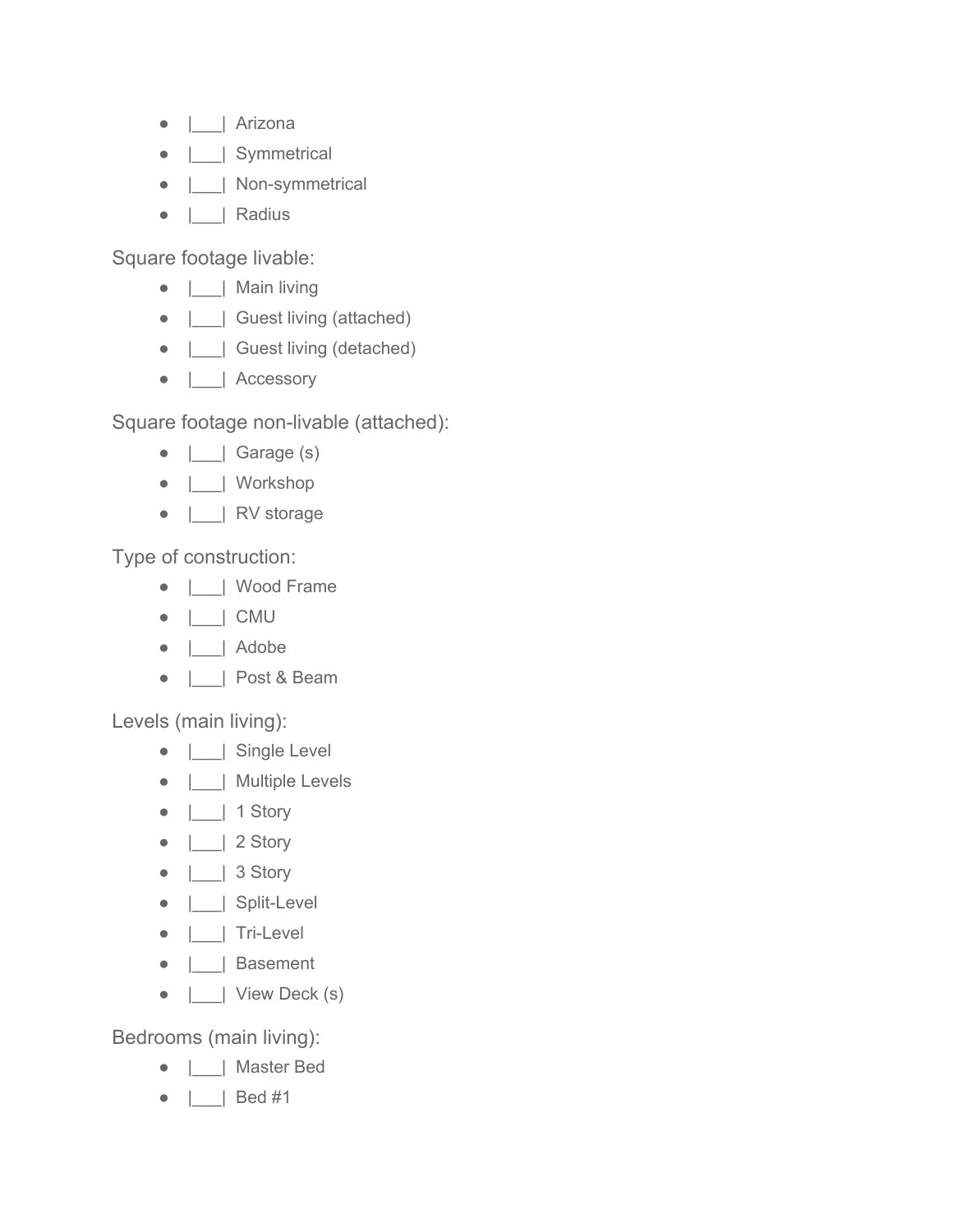- $\bullet$  | | Bed #2
- |\_\_\_| Bed #3
- | Bed #4

Bathrooms (main living):

- |\_\_\_| Powder Room
- |\_\_\_| 1/2
- |\_\_\_| 3/4
- |\_\_\_| Full

Rooms (main living):

- |\_\_\_| Great Room
- |\_\_\_| Living Room
- |\_\_\_| Family Room
- |\_\_\_| Office
- |\_\_\_| Library
- |\_\_\_| Media Room
- |\_\_\_| Theater
- |\_\_\_| Den
- |\_\_\_| Game Room
- |\_\_\_| Bar
- |\_\_\_| Wine Room
- |\_\_\_| Formal Dining
- |\_\_\_| Laundry Room
- |\_\_\_| Hobby Room
- |\_\_\_| Exercise Room
- |\_\_\_| Foyer
- |\_\_\_| Vestibule

Fireplace (main living):

- $\bullet$   $\Box$  Location (s)
- $\bullet$  | | Size
- $\bullet$   $\Box$  Type
- |\_\_\_| Mantel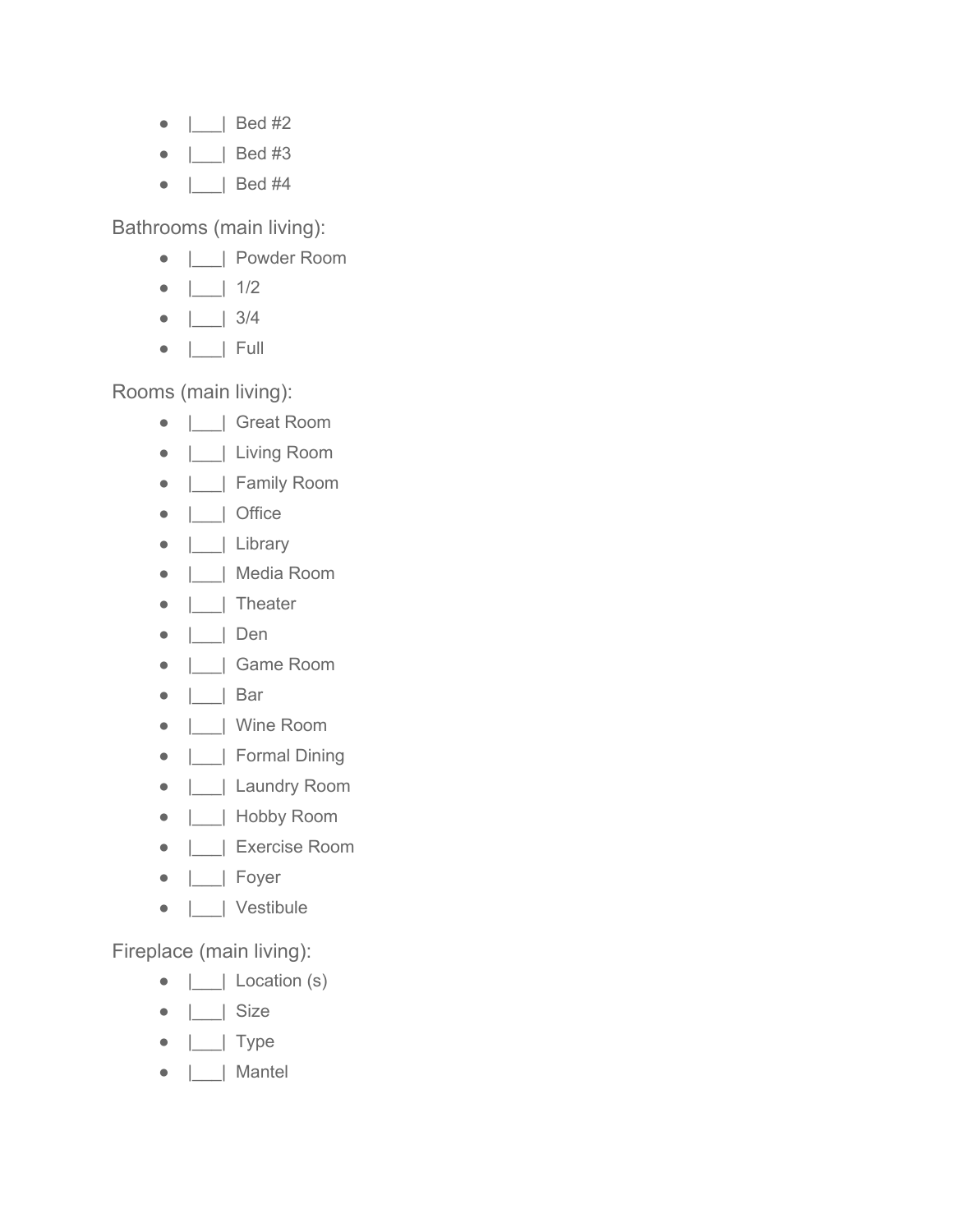● |\_\_\_| Hearth

Kitchen (main living):

- |\_\_\_| Refrigerator / Freezer
- |\_\_\_| Dishwasher
- $\bullet$  | | Sink(s)
- |\_\_\_| Range Hood
- |\_\_\_| Range (gas / electric)
- |\_\_\_| Cook Top (gas / electric)
- $\bullet$  | | Oven(s)
- |\_\_\_| Microwave
- |\_\_\_| Warming Drawer
- |\_\_\_| Center Island
- |\_\_\_| Breakfast Bar
- |\_\_\_| Breakfast Nook
- |\_\_\_| Pantry

Ceiling Details:

- |\_\_\_| Beams
- |\_\_\_| Soffits
- |\_\_\_| Arches
- |\_\_\_| Light Coves
- |\_\_\_| Vaults
- |\_\_\_| Domes
- |\_\_\_| Groin Vaults
- |\_\_\_| Crown
- |\_\_\_| Casing

Interior Finishes:

- |\_\_\_| Texture
- |\_\_\_| Venetian Plaster
- |\_\_\_| Stone
- |\_\_\_| Brick
- |\_\_\_| Cantera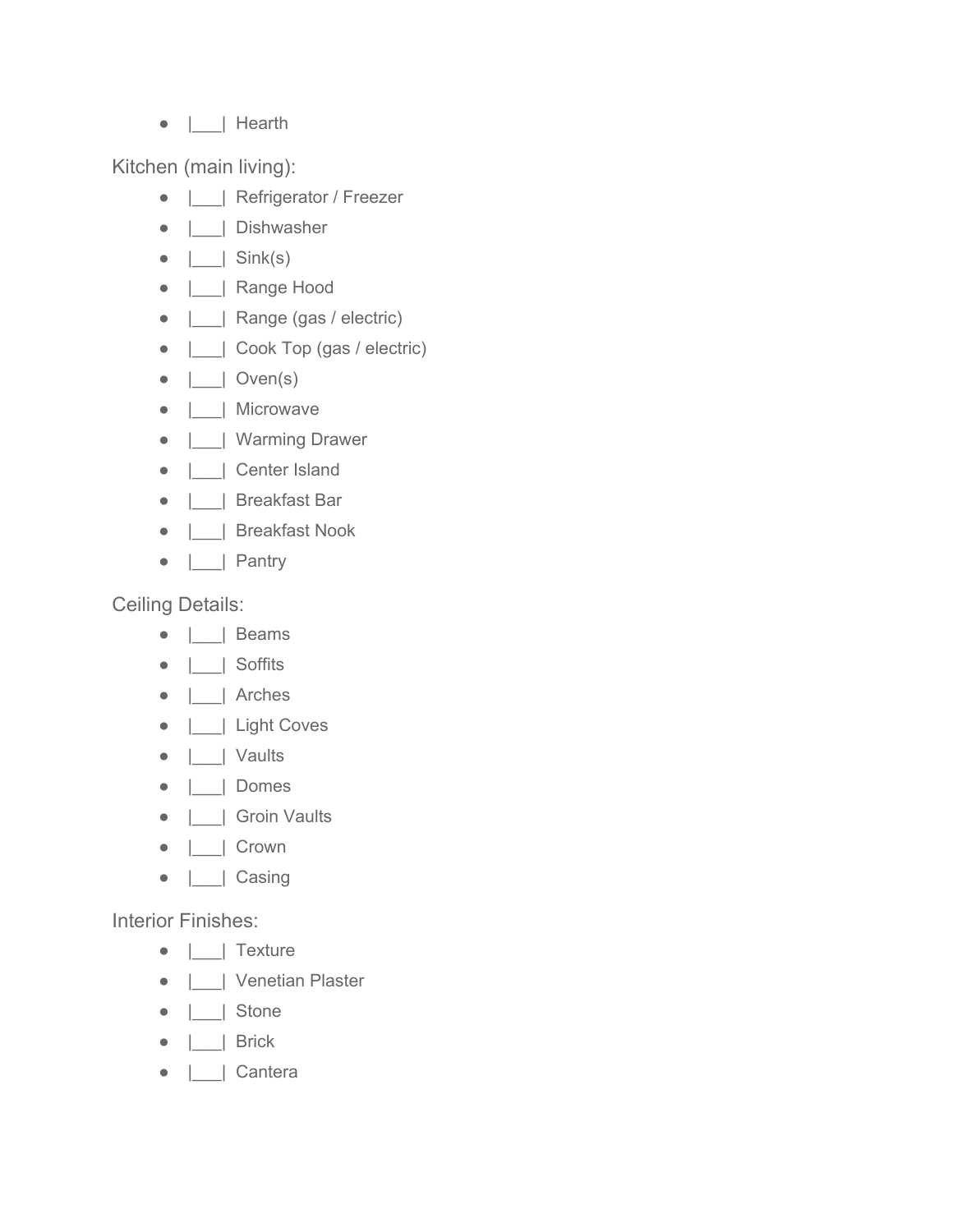- |\_\_\_| Kerfed
- |\_\_\_| Cased
- | | Built-Ins
- |\_\_\_| Niche
- |\_\_\_| Window
- |\_\_\_| Clerestory
- |\_\_\_| Door

Flooring:

- |\_\_\_| Tile
- |\_\_\_| Wood
- |\_\_\_| Carpet
- |\_\_\_| Vinyl
- |\_\_\_| Cork
- |\_\_\_| Bamboo
- |\_\_\_| Stained Concrete

Exterior Finishes:

- |\_\_\_| Stucco
- |\_\_\_| Brick
- |\_\_\_| Stone
- |\_\_\_| Siding
- |\_\_\_| Window
- |\_\_\_| Door
- |\_\_\_| Garage Door

Roof:

- | | Composition (shingle)
- |\_\_\_| One and Two Piece Concrete Tile
- |\_\_\_| Mud Set Clay Tile
- |\_\_\_| Metal

Patio (attached):

- |\_\_\_| Front
- |\_\_\_| Rear